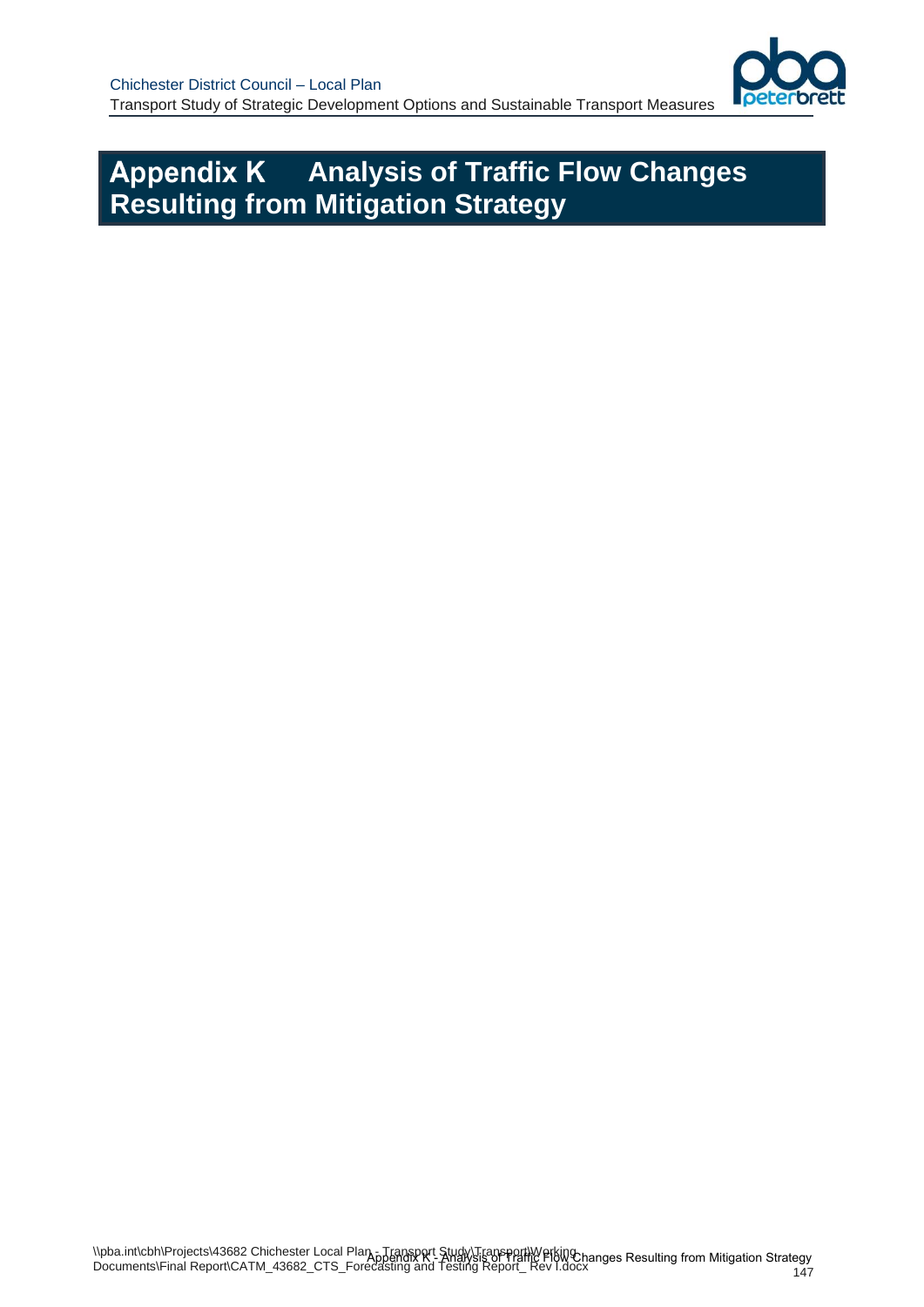

| Subject:                         | Analysis of Traffic Flow Changes Resulting From Mitigation Strategy |
|----------------------------------|---------------------------------------------------------------------|
| <b>Prepared By: Norbert Moyo</b> |                                                                     |
| Date:                            | 29/11/2018                                                          |
| <b>Note No:</b>                  | Appendix K for Chichester Transport Study                           |
| Job No:                          | 43682                                                               |
| Job Name:                        | <b>Chichester Transport Study</b>                                   |

| <b>Traffic Flow Changes Resulting From Mitigation Strategy</b>                                                                                                                                                                                                                                                                                                                                                                                                                                                                                                                                                                                                                                                                                                                                                                                                                                                                                                                                                                                                                                                                       |
|--------------------------------------------------------------------------------------------------------------------------------------------------------------------------------------------------------------------------------------------------------------------------------------------------------------------------------------------------------------------------------------------------------------------------------------------------------------------------------------------------------------------------------------------------------------------------------------------------------------------------------------------------------------------------------------------------------------------------------------------------------------------------------------------------------------------------------------------------------------------------------------------------------------------------------------------------------------------------------------------------------------------------------------------------------------------------------------------------------------------------------------|
| It is evident that there are complex but in most cases entirely logical flow changes as a result of<br>the proposed mitigation. The model in most cases accentuates these flow changes, whereas it<br>may be expected that in real life, the magnitude of some of the flow changes, such as rat-running<br>through residential or traffic calmed roads will be less pronounced than the model suggests.                                                                                                                                                                                                                                                                                                                                                                                                                                                                                                                                                                                                                                                                                                                              |
| Birdham Road, south of Dell Quay Road: southbound PM peak +152, northbound PM<br>٠<br>peak + 188:                                                                                                                                                                                                                                                                                                                                                                                                                                                                                                                                                                                                                                                                                                                                                                                                                                                                                                                                                                                                                                    |
| Birdham Road, south of Wophams Lane: southbound PM peak +206, northbound PM<br>peak + 147:                                                                                                                                                                                                                                                                                                                                                                                                                                                                                                                                                                                                                                                                                                                                                                                                                                                                                                                                                                                                                                           |
| The flow changes for the above two are related and are due to localised impacts where some<br>traffic is unable to enter the model network, due to a congested entry link or node, without<br>mitigation. This means that not all traffic that wishes to use a certain link or turn (demand flows)<br>is able to because of congestion. That traffic that is able to do so, in line with link and or junction<br>capacity is termed actual flows. The flow changes are best explained using the screenline flows<br>shown in Tables 1 to 4 below. Table 1 shows Actual screenline flows taken south of Dell Quay<br>Road while Table 2 shows the Actual flows taken on a screenline south of Wophams Lane. In<br>both Tables, it can be seen that in the northbound direction, the total screenline flows are quite<br>consistent between Scenario 1 without mitigation (Sc1_No_Mtgn) and Scenario 1 with mitigation<br>(Sc1_With_Mtgn). The northbound flow increases noted above are thus a result of local<br>reassignment between the three competing roads with Birdham Road showing an increase and<br>Selsey Road a decrease. |
| In the southbound direction, it is clear that in both screenlines, the with mitigation actual flows<br>are higher than those without mitigation. However, when demand flows are compared as shown<br>in Tables 3 and 4, the total screenline flows are comparable. This suggests that without<br>mitigation, there is traffic that is not able to enter the network due to congestion, and this is<br>released by the additional capacity particularly that released by the Stockbridge Link Road. The<br>amount of this traffic is more pronounced in the PM peak. The noticeable reduction in total<br>screenline demand flows with mitigation, can be explained by the fact that a 5% reduction was<br>applied to the Local Plan Review strategic trips with mitigation, hence the demands in the with<br>mitigation matrices and slightly lower than those without mitigation.                                                                                                                                                                                                                                                   |
|                                                                                                                                                                                                                                                                                                                                                                                                                                                                                                                                                                                                                                                                                                                                                                                                                                                                                                                                                                                                                                                                                                                                      |

J:\43682 Chichester Local Plan - Transport Study\Transport\Working Documents\Draft Report\APPENDICES\Appendix K - Analysis of Traffic Flow Changes Resulting From Mitigation Strategy\Analysis of Traffic Flow Changes Resulting From Mitigation Strategy.docx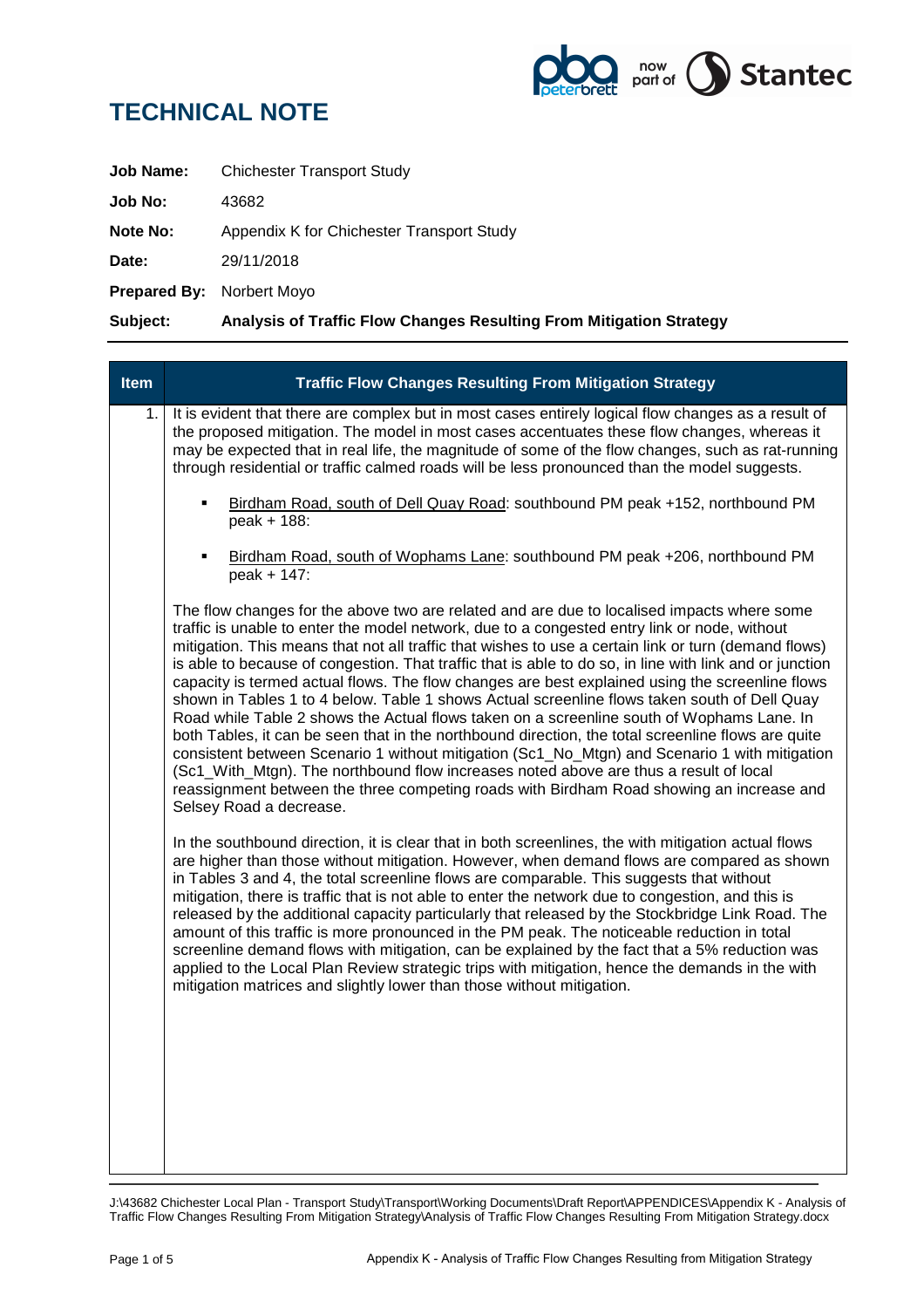

| Table 1: Actual screenline flows taken south of Dell Quay Road                                                                                         |                                                                                         |                  |                                                      |                                                                |             |
|--------------------------------------------------------------------------------------------------------------------------------------------------------|-----------------------------------------------------------------------------------------|------------------|------------------------------------------------------|----------------------------------------------------------------|-------------|
| <b>Actual Flows in PCU</b><br>Birdham Rd PM Flow Changes South of Dell Quay Road by looking at<br><b>Screenline of all three Roads/Possible Routes</b> |                                                                                         |                  |                                                      |                                                                |             |
|                                                                                                                                                        |                                                                                         |                  |                                                      |                                                                |             |
| 1                                                                                                                                                      | A286 Birdham Rd                                                                         | <b>NB</b>        | 911                                                  | 1,098                                                          | 187         |
| 2                                                                                                                                                      | B2201 Selsey Rd                                                                         | NΒ               | 360                                                  | 328                                                            | $-32$       |
| 3                                                                                                                                                      | B2145 Selsey Rd                                                                         | NB.              | 1,082                                                | 929                                                            |             |
| 4                                                                                                                                                      | <b>Screenline Total</b>                                                                 | <b>NB</b>        | 2,353                                                | 2,355                                                          | 153<br>2    |
|                                                                                                                                                        | <b>Road Name</b>                                                                        | <b>Direction</b> | Sce1_No_Mtgn                                         | Sce1_With_Mtgn                                                 | <b>Diff</b> |
| 1                                                                                                                                                      | A286 Birdham Rd                                                                         | <b>SB</b>        | 1,030                                                | 1,184                                                          | 154         |
| 2                                                                                                                                                      | B2201 Selsey Rd                                                                         | <b>SB</b>        | 115                                                  | 504                                                            | 389         |
|                                                                                                                                                        |                                                                                         |                  |                                                      |                                                                |             |
| 3                                                                                                                                                      | B2145 Selsey Rd                                                                         | SВ               | 782                                                  | 608                                                            | 174         |
| 4                                                                                                                                                      | <b>Screenline Total</b>                                                                 | <b>SB</b>        | 1,927                                                | 2,296                                                          | 369         |
|                                                                                                                                                        | <b>Road Name</b>                                                                        | <b>Direction</b> | Sce1_No_Mtgn                                         | Sce1_With_Mtgn                                                 | <b>Diff</b> |
| 1                                                                                                                                                      | A286 Birdham Rd                                                                         | 2-way            | 1,941                                                | 2,282                                                          | 341         |
| 2                                                                                                                                                      | B2201 Selsey Rd                                                                         | 2-way            | 475                                                  | 832                                                            | 357         |
|                                                                                                                                                        |                                                                                         |                  |                                                      |                                                                |             |
| 3                                                                                                                                                      | B2145 Selsey Rd                                                                         | 2-way            | 1,864                                                | 1,537                                                          | 327         |
| 4                                                                                                                                                      | <b>Screenline Total</b><br>Table 2: Actual screenline flows taken south of Wophams Lane | 2-way            | 4,280                                                | 4,651                                                          | 371         |
|                                                                                                                                                        |                                                                                         |                  | <b>Actual Flows in PCU</b>                           |                                                                |             |
|                                                                                                                                                        |                                                                                         |                  | <b>Screenline of all three Roads/Possible Routes</b> | Birdham Rd PM Flow Changes South of Wophams Lane by looking at |             |
|                                                                                                                                                        | <b>Road Name</b>                                                                        | <b>Direction</b> | Sce1_No_Mtgn                                         | Sce1_With_Mtgn                                                 | <b>Diff</b> |
| 1                                                                                                                                                      | A286 Birdham Rd                                                                         | NΒ               | 1,279                                                | 1,356                                                          | 77          |
| $\overline{\mathbf{c}}$                                                                                                                                | B2201 Selsey Rd                                                                         | <b>NB</b>        | 342                                                  | 312                                                            | $-30$       |
| 3                                                                                                                                                      | B2145 Selsey Rd                                                                         | <b>NB</b>        | 614                                                  | 575                                                            | -39         |
| 4                                                                                                                                                      | <b>Screenline Total</b>                                                                 | <b>NB</b>        | 2,235                                                | 2,243                                                          | 8           |
|                                                                                                                                                        | <b>Road Name</b>                                                                        | <b>Direction</b> | Sce1_No_Mtgn                                         | Sce1_With_Mtgn                                                 | <b>Diff</b> |
| 1                                                                                                                                                      | A286 Birdham Rd                                                                         | <b>SB</b>        | 990                                                  | 1,196                                                          | 206         |
| 2                                                                                                                                                      | B2201 Selsey Rd                                                                         | <b>SB</b>        | 78                                                   | 413                                                            | 335         |
| 3                                                                                                                                                      | B2145 Selsey Rd                                                                         | <b>SB</b>        | 748                                                  | 575                                                            | 173         |
| 4                                                                                                                                                      | <b>Screenline Total</b>                                                                 | <b>SB</b>        | 1,816                                                | 2,184                                                          | 368         |
|                                                                                                                                                        | <b>Road Name</b>                                                                        | <b>Direction</b> | Sce1_No_Mtgn                                         | Sce1_With_Mtgn                                                 | <b>Diff</b> |
| 1                                                                                                                                                      | A286 Birdham Rd                                                                         | 2-way            | 2,269                                                | 2,552                                                          | 283         |
| $\overline{c}$                                                                                                                                         | B2201 Selsey Rd                                                                         | 2-way            | 420                                                  | 725                                                            | 305         |
| 3                                                                                                                                                      | B2145 Selsey Rd                                                                         | 2-way            | 1,362                                                | 1,150                                                          | 212         |

J:\43682 Chichester Local Plan - Transport Study\Transport\Working Documents\Draft Report\APPENDICES\Appendix K - Analysis of Traffic Flow Changes Resulting From Mitigation Strategy\Analysis of Traffic Flow Changes Resulting From Mitigation Strategy.docx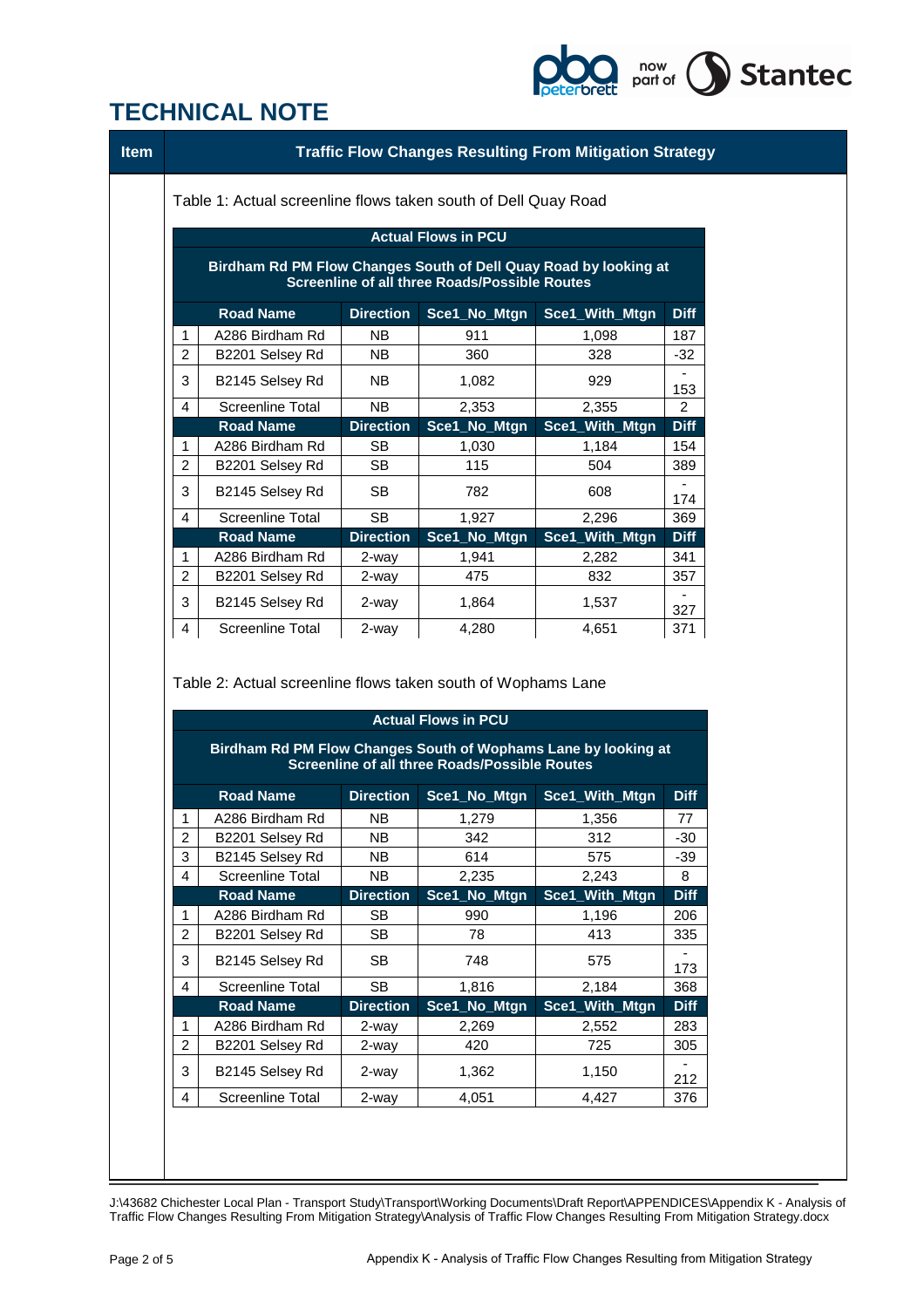

|                                                                                                                                                 | Table 3: Demand screenline flows taken south of Dell Quay Road                          |                           |                                                      | <b>Traffic Flow Changes Resulting From Mitigation Strategy</b> |                   |
|-------------------------------------------------------------------------------------------------------------------------------------------------|-----------------------------------------------------------------------------------------|---------------------------|------------------------------------------------------|----------------------------------------------------------------|-------------------|
|                                                                                                                                                 |                                                                                         |                           |                                                      |                                                                |                   |
| <b>Demand Flows in PCU</b><br>Birdham Rd PM Flow Changes South of Dell Quay Road by looking at<br>Screenline of all three Roads/Possible Routes |                                                                                         |                           |                                                      |                                                                |                   |
|                                                                                                                                                 | <b>Road Name</b>                                                                        | <b>Direction</b>          | Sce1_No_Mtgn                                         | Sce1_With_Mtgn                                                 | <b>Diff</b>       |
| 1                                                                                                                                               | A286 Birdham Rd                                                                         | <b>NB</b>                 | 915                                                  | 1,099                                                          | 184               |
| $\overline{c}$                                                                                                                                  | B2201 Selsey Rd                                                                         | NΒ                        | 375                                                  | 331                                                            | -44               |
| 3                                                                                                                                               | B2145 Selsey Rd                                                                         | NB.                       | 1,149                                                | 955                                                            | 194               |
| 4                                                                                                                                               | <b>Screenline Total</b>                                                                 | <b>NB</b>                 | 2,439                                                | 2,385                                                          | $-54$             |
|                                                                                                                                                 | <b>Road Name</b>                                                                        | <b>Direction</b>          | Sce1_No_Mtgn                                         | Sce1_With_Mtgn                                                 | <b>Diff</b>       |
| 1                                                                                                                                               | A286 Birdham Rd                                                                         | <b>SB</b>                 | 1,448                                                | 1,329                                                          |                   |
| $\overline{c}$                                                                                                                                  | B2201 Selsey Rd                                                                         | <b>SB</b>                 | 139                                                  | 550                                                            | 119<br>411        |
|                                                                                                                                                 |                                                                                         |                           |                                                      |                                                                |                   |
| 3                                                                                                                                               | B2145 Selsey Rd                                                                         | <b>SB</b>                 | 961                                                  | 628                                                            | 333               |
| 4                                                                                                                                               | <b>Screenline Total</b>                                                                 | <b>SB</b>                 | 2,548                                                | 2,507                                                          | $-41$             |
| 1                                                                                                                                               | <b>Road Name</b><br>A286 Birdham Rd                                                     | <b>Direction</b><br>2-way | Sce1_No_Mtgn<br>2,363                                | Sce1_With_Mtgn<br>2,428                                        | <b>Diff</b><br>65 |
| $\overline{2}$                                                                                                                                  | B2201 Selsey Rd                                                                         | 2-way                     | 514                                                  | 881                                                            | 367               |
| 3                                                                                                                                               | B2145 Selsey Rd                                                                         | 2-way                     | 2,110                                                | 1,583                                                          |                   |
|                                                                                                                                                 |                                                                                         |                           | 4,987                                                | 4,892                                                          | 527<br>$-95$      |
|                                                                                                                                                 | <b>Screenline Total</b><br>Table 4: Demand screenline flows taken south of Wophams Lane | 2-way                     |                                                      |                                                                |                   |
| 4                                                                                                                                               | Birdham Rd PM Flow Changes South of Wophams Lane by looking at                          |                           | <b>Demand Flows in PCU</b>                           |                                                                |                   |
|                                                                                                                                                 |                                                                                         |                           | <b>Screenline of all three Roads/Possible Routes</b> |                                                                |                   |
|                                                                                                                                                 | <b>Road Name</b>                                                                        | <b>Direction</b>          | Sce1_No_Mtgn                                         | Sce1_With_Mtgn                                                 | <b>Diff</b>       |
|                                                                                                                                                 | A286 Birdham Rd                                                                         | NB.                       | 1,280                                                | 1,356                                                          | 76                |
| 1<br>$\overline{2}$<br>3                                                                                                                        | B2201 Selsey Rd                                                                         | <b>NB</b><br><b>NB</b>    | 347<br>624                                           | 314<br>578                                                     | -33<br>$-46$      |
| $\overline{4}$                                                                                                                                  | B2145 Selsey Rd<br><b>Screenline Total</b>                                              | NB                        | 2,251                                                | 2,248                                                          | -3                |
|                                                                                                                                                 | <b>Road Name</b>                                                                        | <b>Direction</b>          | Sce1_No_Mtgn                                         | Sce1_With_Mtgn                                                 | <b>Diff</b>       |
| 1                                                                                                                                               | A286 Birdham Rd                                                                         | SB                        | 1,372                                                | 1,337                                                          | $-35$             |
| 2                                                                                                                                               | B2201 Selsey Rd                                                                         | SB                        | 86                                                   | 438                                                            | 352               |
| 3                                                                                                                                               | B2145 Selsey Rd                                                                         | SB                        | 917                                                  | 593                                                            | 324               |
|                                                                                                                                                 | <b>Screenline Total</b>                                                                 | <b>SB</b>                 | 2,375                                                | 2,368                                                          | -7                |
| 4                                                                                                                                               | <b>Road Name</b>                                                                        | <b>Direction</b>          | Sce1_No_Mtgn                                         | With_Mtgn<br>Sce1                                              | <b>Diff</b>       |
| 1                                                                                                                                               | A286 Birdham Rd                                                                         | 2-way                     | 2,652                                                | 2,693                                                          | 41                |
| $\overline{c}$                                                                                                                                  | B2201 Selsey Rd                                                                         | 2-way                     | 433                                                  | 752                                                            | 319               |
| 3                                                                                                                                               | B2145 Selsey Rd                                                                         | 2-way                     | 1,541                                                | 1,171                                                          | 370               |
| 4                                                                                                                                               | Screenline Total                                                                        | 2-way                     | 4,626                                                | 4,616                                                          | $-10$             |
|                                                                                                                                                 | A259 Main Road, Fishbourne:                                                             |                           |                                                      |                                                                |                   |

J:\43682 Chichester Local Plan - Transport Study\Transport\Working Documents\Draft Report\APPENDICES\Appendix K - Analysis of Traffic Flow Changes Resulting From Mitigation Strategy\Analysis of Traffic Flow Changes Resulting From Mitigation Strategy.docx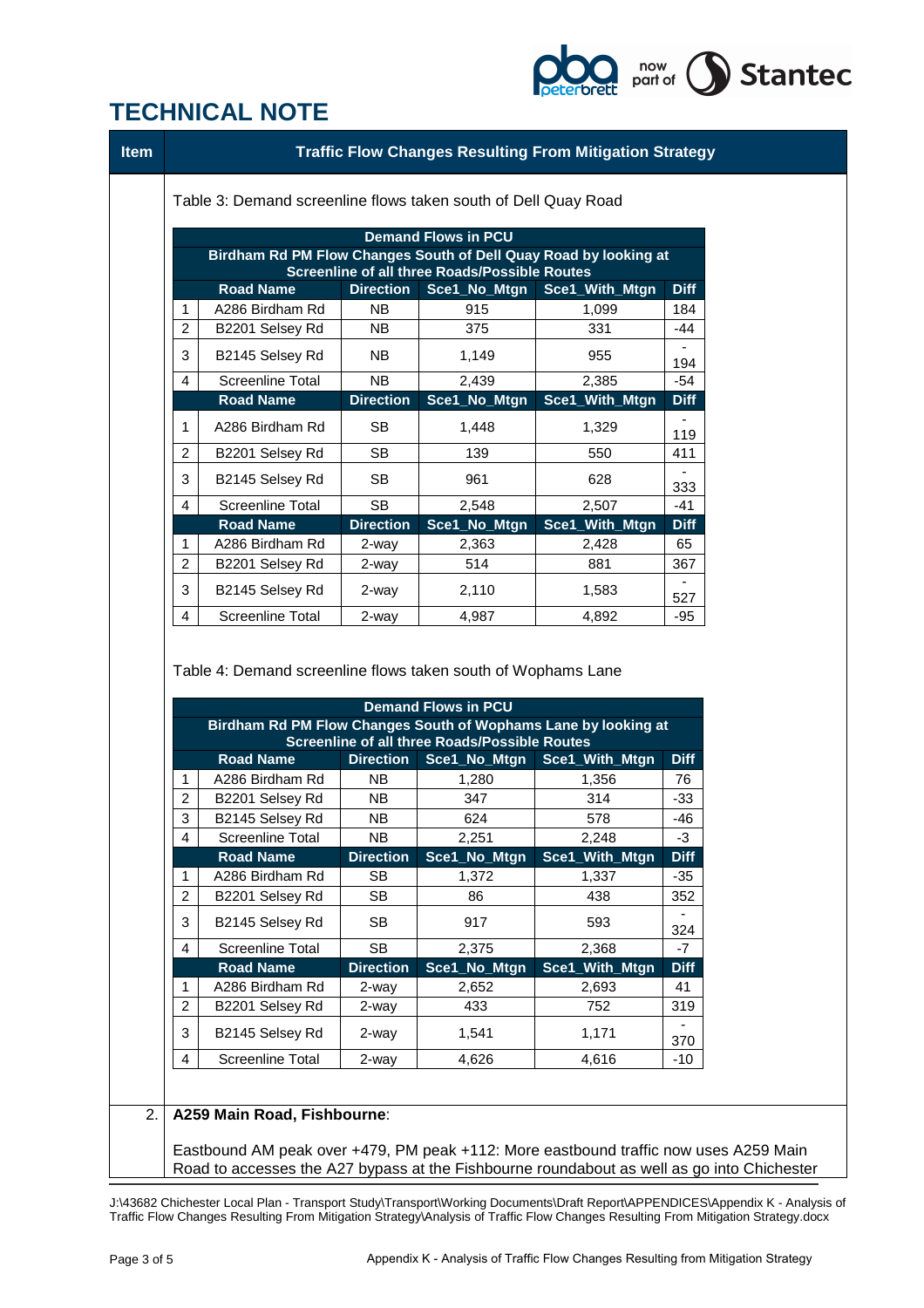

| <b>Item</b> | <b>Traffic Flow Changes Resulting From Mitigation Strategy</b>                                                                                                                                                                                                                                                                                                                                                                                                                                                                                                                                                                                                                                                                                                                                                                                                                                                                                                                                                                                                                                                                                                                                                                                               |
|-------------|--------------------------------------------------------------------------------------------------------------------------------------------------------------------------------------------------------------------------------------------------------------------------------------------------------------------------------------------------------------------------------------------------------------------------------------------------------------------------------------------------------------------------------------------------------------------------------------------------------------------------------------------------------------------------------------------------------------------------------------------------------------------------------------------------------------------------------------------------------------------------------------------------------------------------------------------------------------------------------------------------------------------------------------------------------------------------------------------------------------------------------------------------------------------------------------------------------------------------------------------------------------|
|             | with the proposed mitigation in place than in the non-mitigated scenario. This is mainly the case<br>in the AM peak, where a large number of trips from the areas around Southbourne and zones to<br>the south of the A259 Main Road, previously went into Chichester using the northern 'back route'<br>via Cooks Lane/Priors Leaze Lane/Broad Road/Cheesemans Lane, before joining Common<br>Road/B2146/B2178 through Funtingdon. In the mitigated scenario, most of these trips now use<br>A259 Main Road to head into Chichester via the Fishbourne roundabout. In the PM peak, a<br>significant part of this increase is a result of demand in zones to the south of the A259 Main<br>Road, that previously was unable to reach the network because of congestion, now being<br>released onto A259 Main Road with the mitigation in place, whereas without mitigation this traffic<br>is not able to reach the wider network. The Stockbridge Link Road releases considerable<br>capacity to the west of Chichester and coupled with the A27 Chichester Bypass schemes, more<br>traffic is released from zones south of A259 culminating in increased actual flows on A259 Main<br>Road in the mitigated scenario compared to the unmitigated scenario. |
| 3.          | Wophams Lane, eastbound AM peak +123:                                                                                                                                                                                                                                                                                                                                                                                                                                                                                                                                                                                                                                                                                                                                                                                                                                                                                                                                                                                                                                                                                                                                                                                                                        |
|             | This road shows a decrease in the westbound direction of 329 leading to a net decrease of 206<br>pcu. Accident data shows that there have been 3 accidents around the junction of Wophams<br>Lane and B2201/Selsey Road although visibility from Wophams Lane appears good in both<br>directions. It is not clear if the accidents are due to tight bend around the junction for traffic on<br>Selsey Road, or due to traffic emerging from or into Wophams Lane. The southbound routeing<br>strategy to Selsey given the right turn bans at Stockbridge and Whyke roundabouts could be to<br>use the proposed Stockbridge Link Road to the new junction with Birdham Road, turn left to<br>head northwards, before turn right at the B2201 mini-roundabout, to head southwards. If all the<br>additional 123 pcu were to follow this routeing, this would increase the flow on the A286 Birdham<br>approach to the B2201 mini-roundabout from 765 to 888 pcu, a 16% increase.                                                                                                                                                                                                                                                                               |
| 4.          | <b>Westgate, west of Parklands:</b>                                                                                                                                                                                                                                                                                                                                                                                                                                                                                                                                                                                                                                                                                                                                                                                                                                                                                                                                                                                                                                                                                                                                                                                                                          |
|             | Westbound AM peak + 391: The proposed signalisation of the A259 eastbound arm at the A259<br>Via Ravenna/A259 Cathedral Way roundabout (Mitigation Jct. 8), means that more gaps are<br>available for southbound traffic from Westgate approaching this roundabout at its northern arm.<br>Southbound traffic on the A286 Orchard Street that would normally travel to the A259 Via<br>Ravenna/A259 Cathedral Way roundabout using the A286 Avenue De Chartres before heading<br>west using A259 Via Ravenna, are predicted to use Westgate with the mitigation in place.<br>Westgate is traffic calmed along this section and is therefore a slow road (20mph or less). This<br>rat run while understandable, could be overstated in the model given the traffic calmed nature<br>and standard of Westgate. Options that could be explored to minimise or reduce the rat running<br>include severing Westgate so it becomes access only, or undertaking additional calming of<br>Westgate.                                                                                                                                                                                                                                                                  |
| 5.          | Kingsham Road, western section: westbound AM peak +119, eastbound PM peak +101:                                                                                                                                                                                                                                                                                                                                                                                                                                                                                                                                                                                                                                                                                                                                                                                                                                                                                                                                                                                                                                                                                                                                                                              |
|             | There is rat running by local and A27 traffic from the east that seems to be associated with the<br>removal of right turns at the Stockbridge and Whyke roundabouts, in this case the right turns into<br>Chichester. This road is traffic calmed and is 20 mph and while the rat running is logical, its<br>magnitude maybe overstated in the model. A sensitivity test in which the right turn ban at<br>Terminus Road/Stockbridge Road junction is removed and the speed on Kingsham Road coded<br>at 20mph (32kph) throughout, shows that the eastbound flow on Kingsham Road in the PM<br>peak, is similar to that in the without mitigation scenario, as is the westbound flow i.e. the right<br>turn should be retained instead of banned. The speed reduction, however, does not appear to<br>reduce the high westbound flow in the AM peak until the northbound right turn movement into<br>Chichester (westbound) at Stockbridge roundabout is also permitted.                                                                                                                                                                                                                                                                                     |

J:\43682 Chichester Local Plan - Transport Study\Transport\Working Documents\Draft Report\APPENDICES\Appendix K - Analysis of Traffic Flow Changes Resulting From Mitigation Strategy\Analysis of Traffic Flow Changes Resulting From Mitigation Strategy.docx